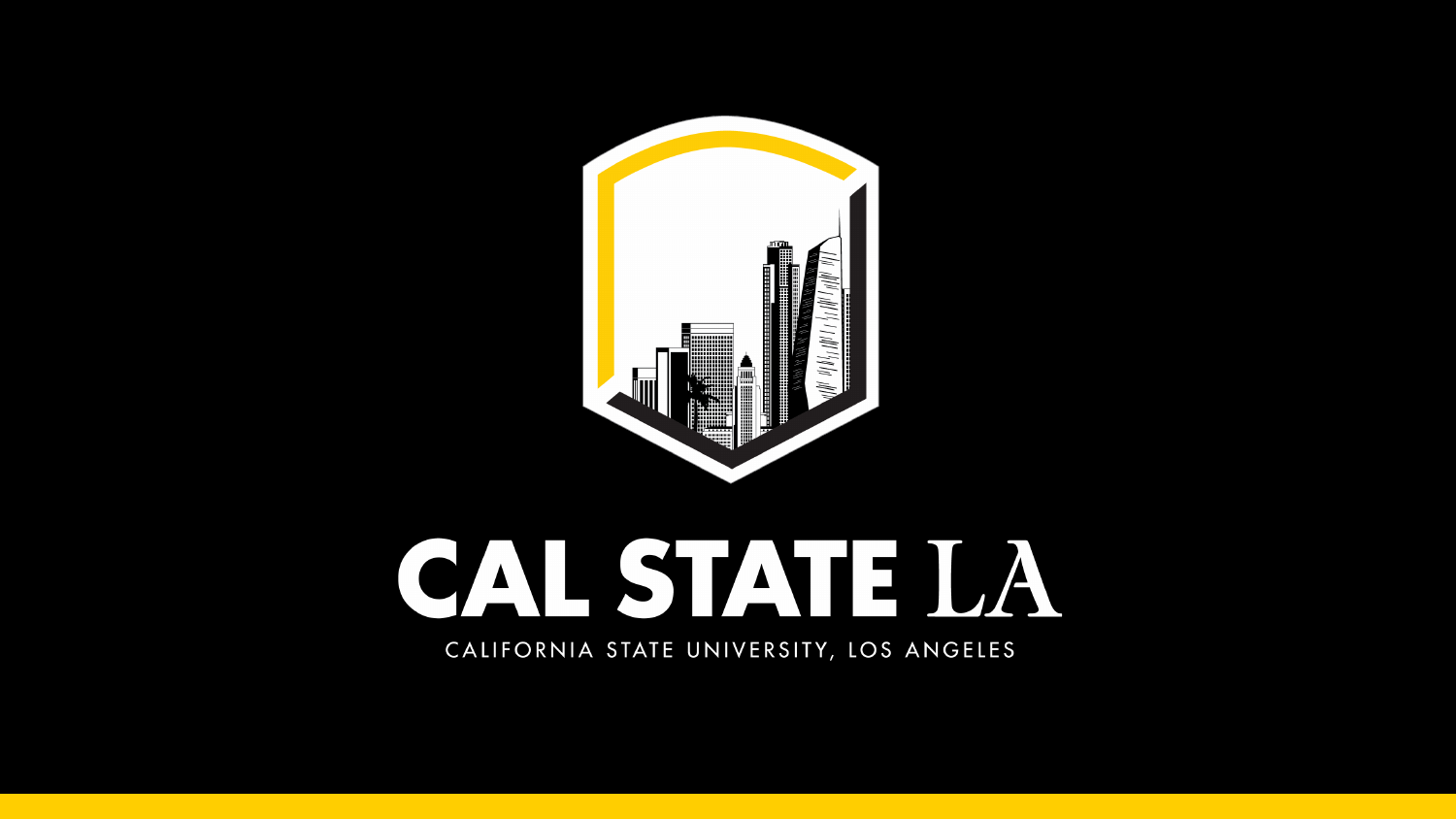# **How to Declare/Change a Major**



![](_page_1_Picture_2.jpeg)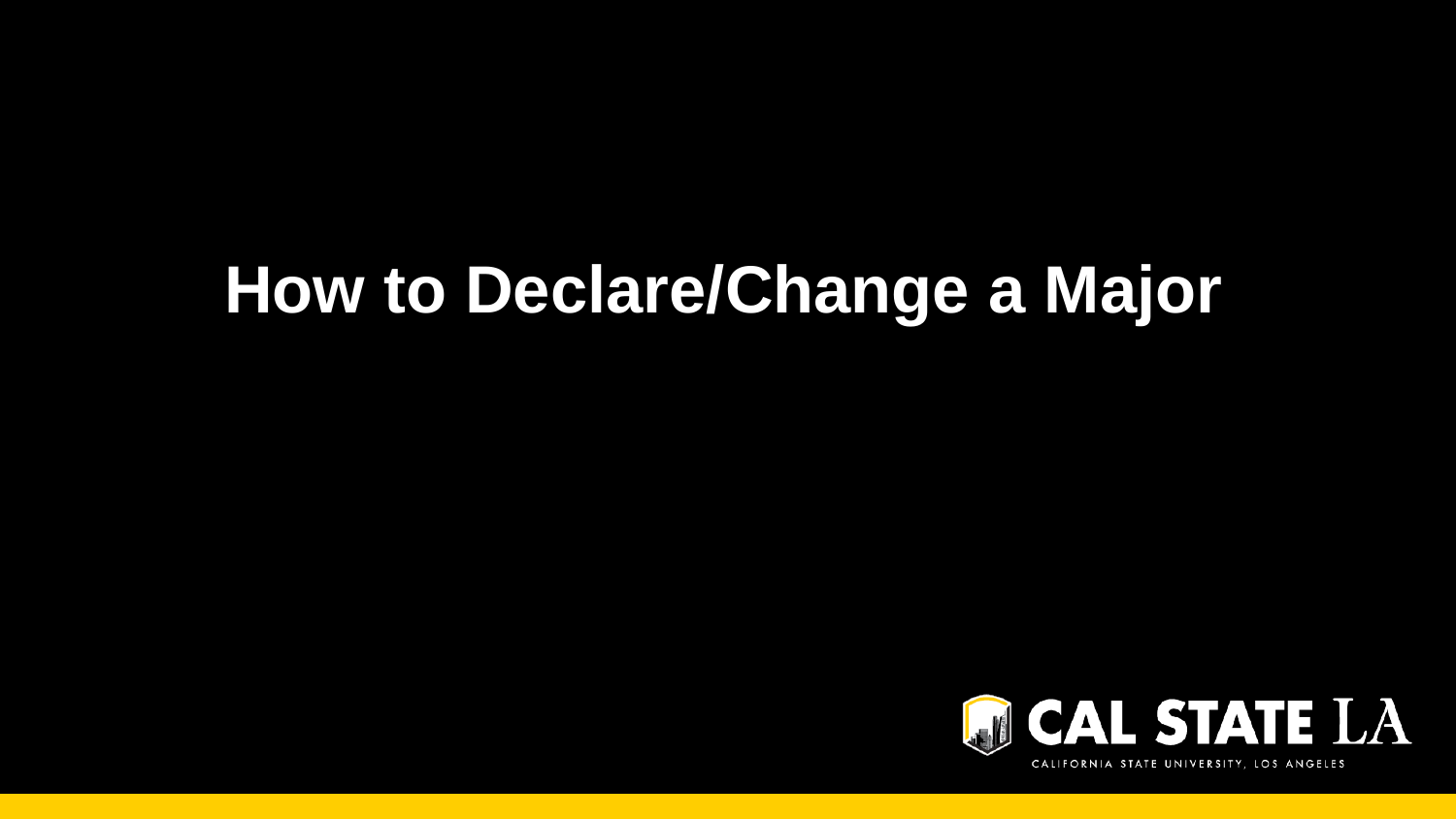- Ask yourself the question: "Is this major impacted?"
- If the major is impacted there will be pre-requisites and a GPA requirement you will have to meet **BEFORE** declaring the major. **However, if the major is not impacted you must have a minimum**
- 2.0 GPA to declare.

![](_page_2_Picture_6.jpeg)

## Declaring/Changing a Major

## *STEP #1:*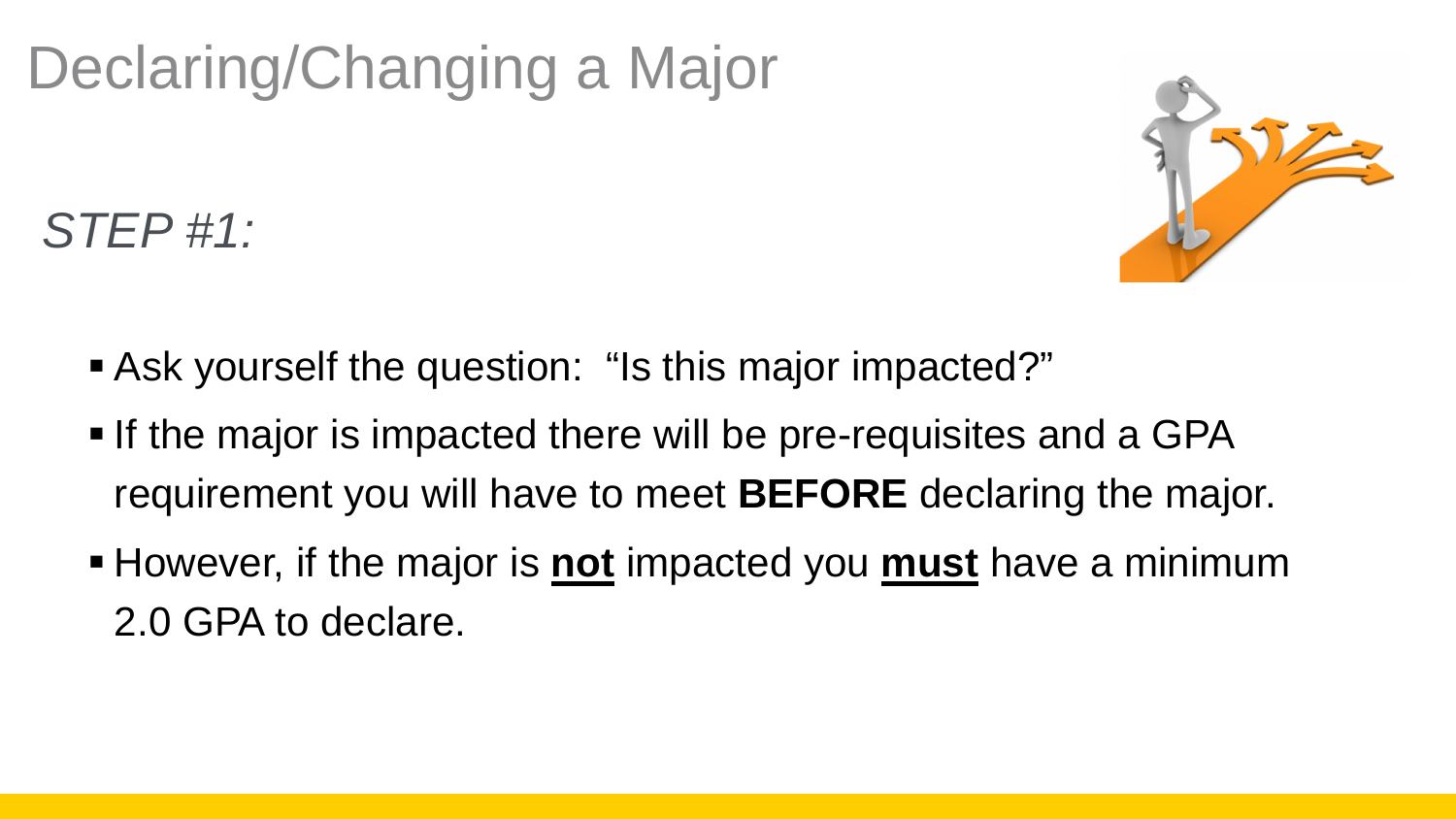## Where do I find the list of impacted majors?

![](_page_3_Picture_1.jpeg)

#### **Click on image above**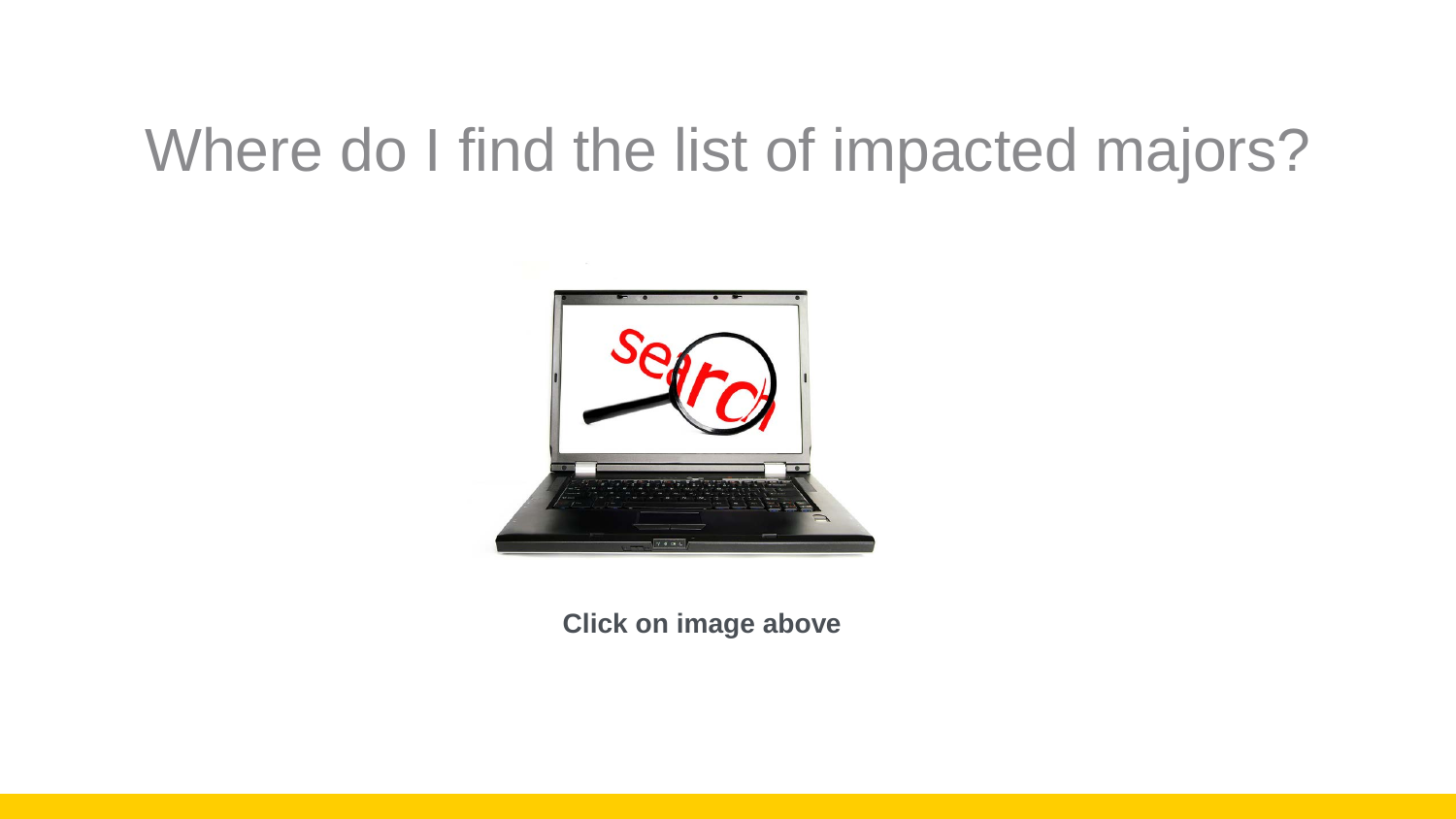■ College of Business & Economics (B&E) Major: Business Administration □ Option: Accounting Q Option: Management Option: Marketing Management

## Impacted majors at a glance :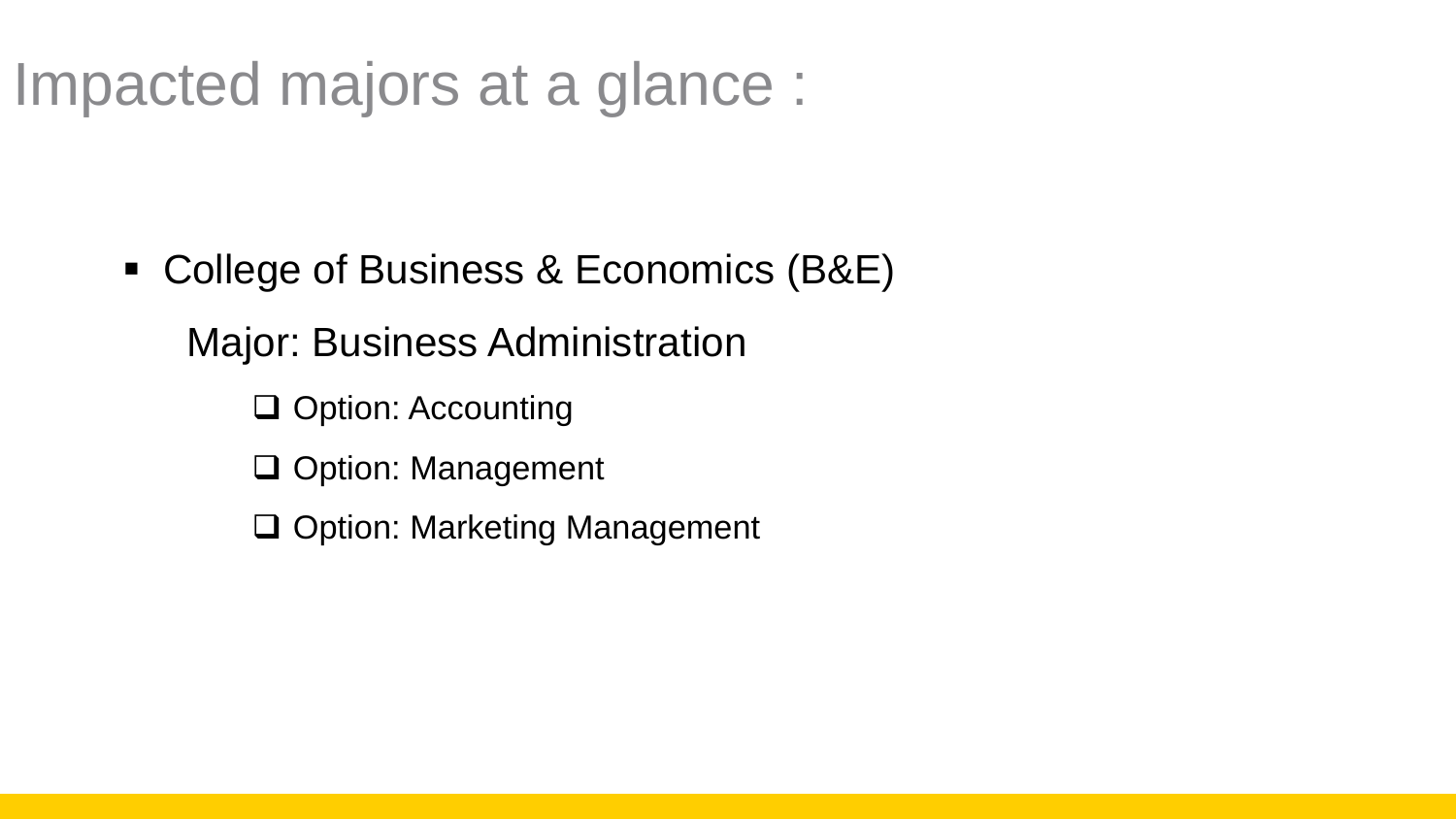- Child Development
- Criminal Justice
- **Q** Nursing
- Social Work

![](_page_5_Picture_6.jpeg)

## Impacted majors at a glance :

• College of Health & Human Services (HHS)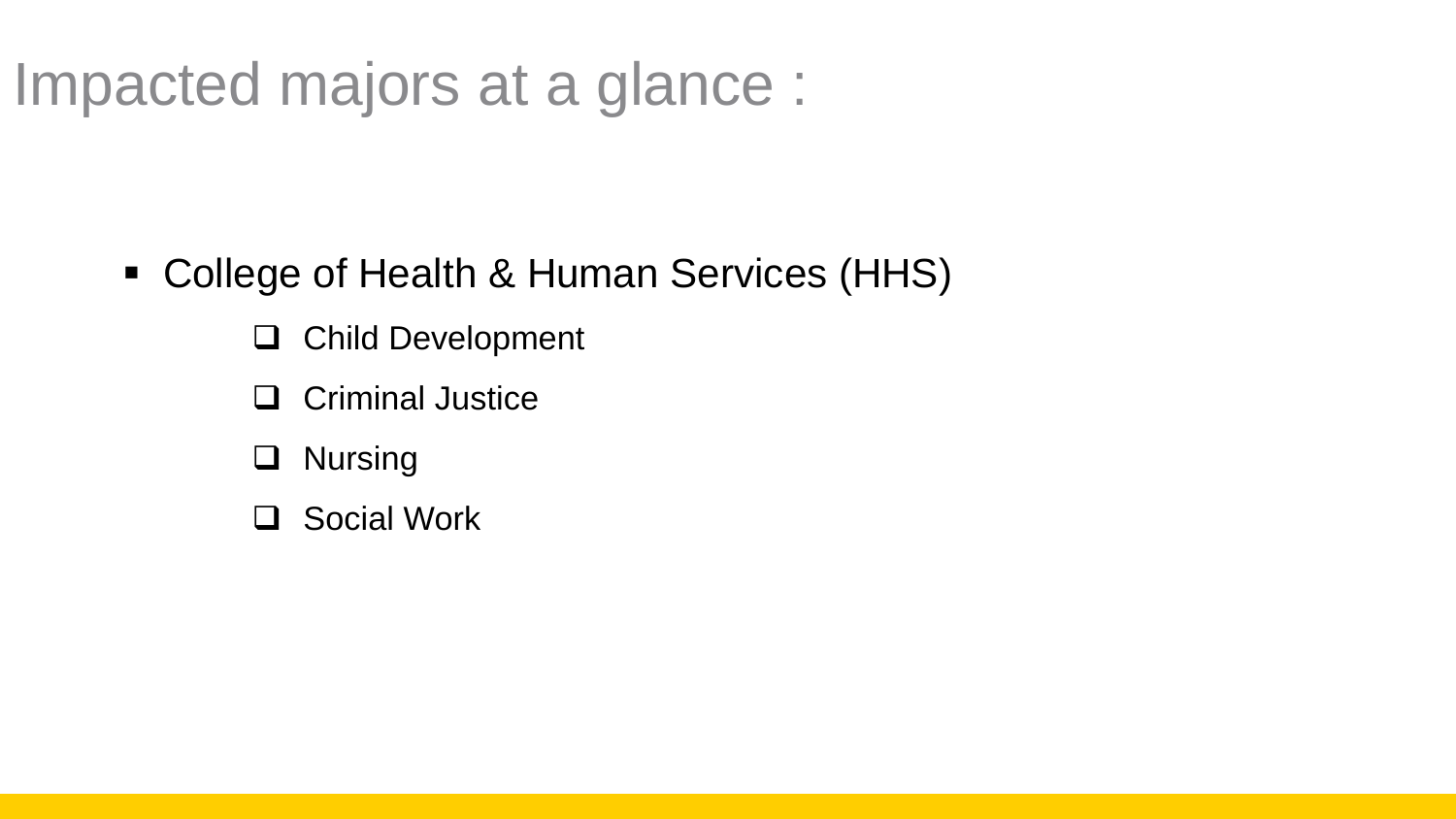College of Natural & Social Sciences (NSS) Biology Psychology

![](_page_6_Picture_2.jpeg)

## Impacted majors at a glance: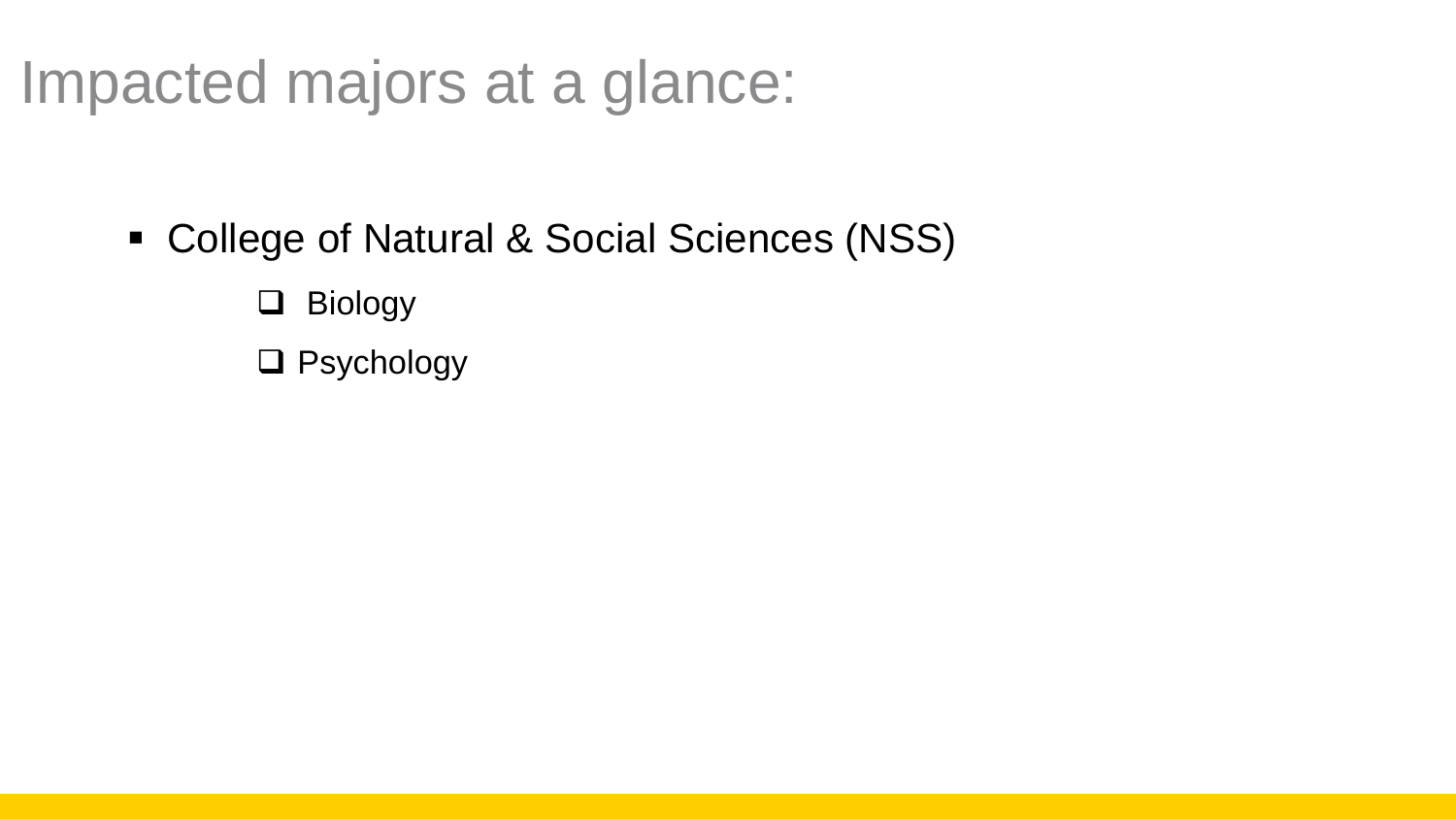- Obtain the Request for New Undergraduate Major/Minor form.
- **You can find the form in the following areas:**  $\Box$  Records Office located on the 4<sup>th</sup> Floor of the Administration building room 409.
	- University Academic Advisement Center, Library PW 1040A.
	- **Q Download the form from the Registrar's website.**

![](_page_7_Picture_6.jpeg)

## Declaring/Changing a Major

*STEP #2:*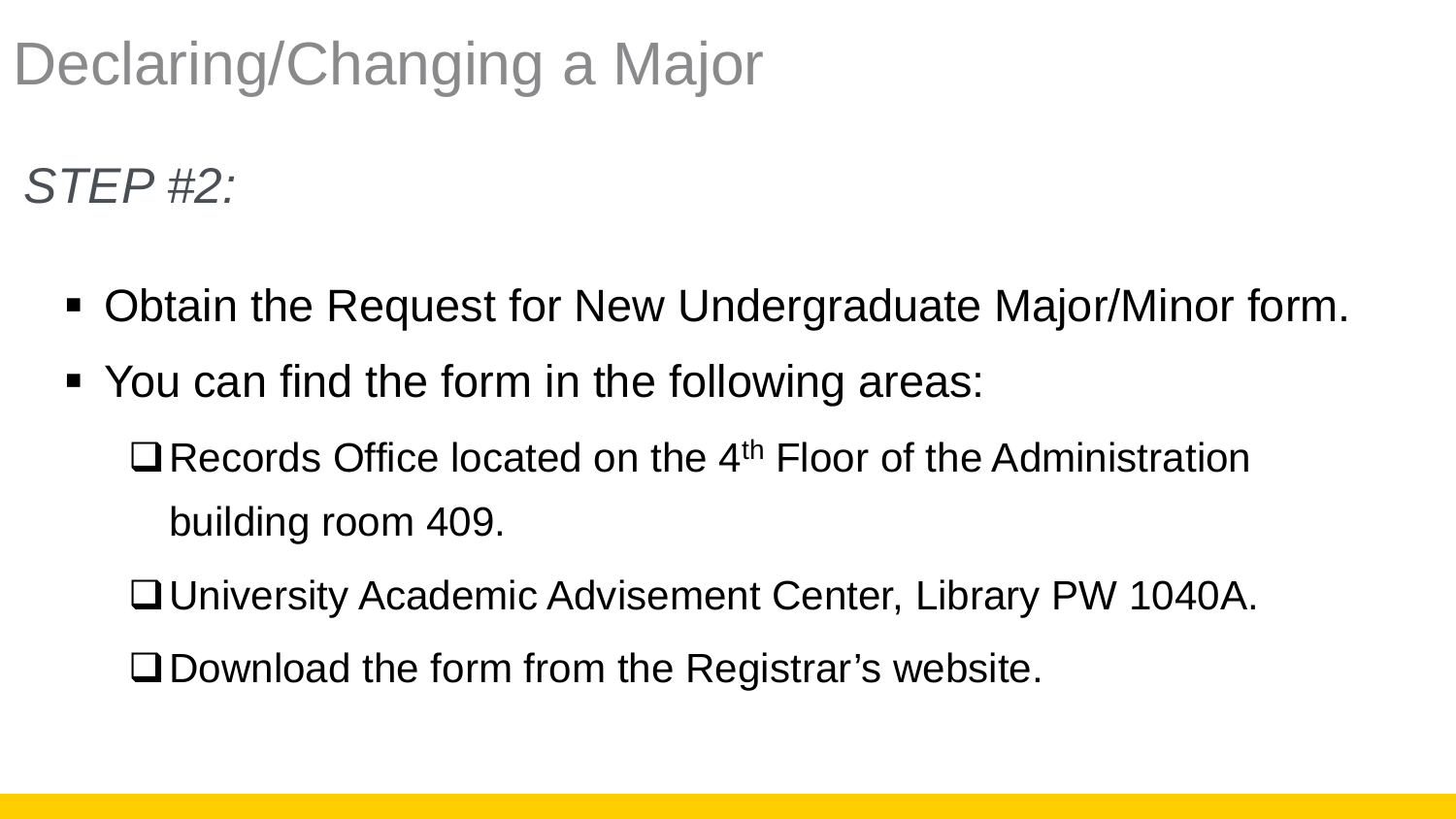### Declaring/Changing a Major *STEP #3: Fill-out the form*

| <b>California State University, Los Angeles</b><br><b>Request for New Undergraduate Major or Minor</b>                                                                                                                                                                                                                                                                                                                                                                                                                                                                                                                                                                                                                                                                                                                     | Received On:                                                                   |
|----------------------------------------------------------------------------------------------------------------------------------------------------------------------------------------------------------------------------------------------------------------------------------------------------------------------------------------------------------------------------------------------------------------------------------------------------------------------------------------------------------------------------------------------------------------------------------------------------------------------------------------------------------------------------------------------------------------------------------------------------------------------------------------------------------------------------|--------------------------------------------------------------------------------|
| <b>CIN</b><br>___ ____ ___ ___ ___ ___ ___ ___ ___                                                                                                                                                                                                                                                                                                                                                                                                                                                                                                                                                                                                                                                                                                                                                                         |                                                                                |
| $NAME \nightharpoonup$ (last name)                                                                                                                                                                                                                                                                                                                                                                                                                                                                                                                                                                                                                                                                                                                                                                                         | (first name)                                                                   |
| SIGNATURE <b>And Container the Contract of the Contract of Contract Contract of Contract On Contract O</b>                                                                                                                                                                                                                                                                                                                                                                                                                                                                                                                                                                                                                                                                                                                 | Date $/$ $/$ $/$ $(W)$ Ph $#$                                                  |
|                                                                                                                                                                                                                                                                                                                                                                                                                                                                                                                                                                                                                                                                                                                                                                                                                            |                                                                                |
| Instructions: To change your undergraduate major or minor you must be enrolled during the quarter you submit the<br>form. For all Undergraduate Change of Major or Minor requests, complete Section I. Clearly identify your college,<br>degree objective when appropriate and enter your new major or minor name on the line provided. A Minor must be in a<br>subject matter different than your major. Obtain approval of the new major/minor department.<br>Return completed, approved form to<br>NOTE: If you have applied for graduation PRIOR to submitting this form, please indicate the term you applied for here:<br>If so, does this request match the major listed on your graduation application?<br>For MULTIPLE/DUAL MAJOR requests, complete Section II before submitting to Enrollment Services, ADM146. | Example:<br>Fall '13, Win '14<br>$\Box$ Yes<br>$\square$ No                    |
| <b>SECTION I – NEW MAJOR OR MINOR INFORMATION</b>                                                                                                                                                                                                                                                                                                                                                                                                                                                                                                                                                                                                                                                                                                                                                                          |                                                                                |
| Select College:)<br>$\Box$ AL<br>$\square$ BE<br>$\square$ ED<br>$\square$ et                                                                                                                                                                                                                                                                                                                                                                                                                                                                                                                                                                                                                                                                                                                                              | $\Box$ HHS<br>$\square$ NSS<br>⊡ UN                                            |
| Check appropriate box(es), enter new major or minor code on line provided and obtain approval from department.                                                                                                                                                                                                                                                                                                                                                                                                                                                                                                                                                                                                                                                                                                             |                                                                                |
| First bachelor's degree<br>Second bachelor's degree<br>Change/Add Option ONLY<br>□<br>Multiple/Dual major (complete SECTION II)<br>□<br>. .<br>*requires current, dual major and Grad office approval (below)                                                                                                                                                                                                                                                                                                                                                                                                                                                                                                                                                                                                              | BA<br>BS<br><b>BM</b><br>Date<br>BVE<br>New Major/Minor dept approval REQUIRED |
| Minor                                                                                                                                                                                                                                                                                                                                                                                                                                                                                                                                                                                                                                                                                                                                                                                                                      |                                                                                |
| New Majoy/Minor<br>PLEASE USE MAJOR/MINOR CODES (ACCT, HIST, ART, NURS, BIOC, PHIL, EE, CRIM, ETC.)                                                                                                                                                                                                                                                                                                                                                                                                                                                                                                                                                                                                                                                                                                                        | <b>Option:</b><br>(If appropriate)                                             |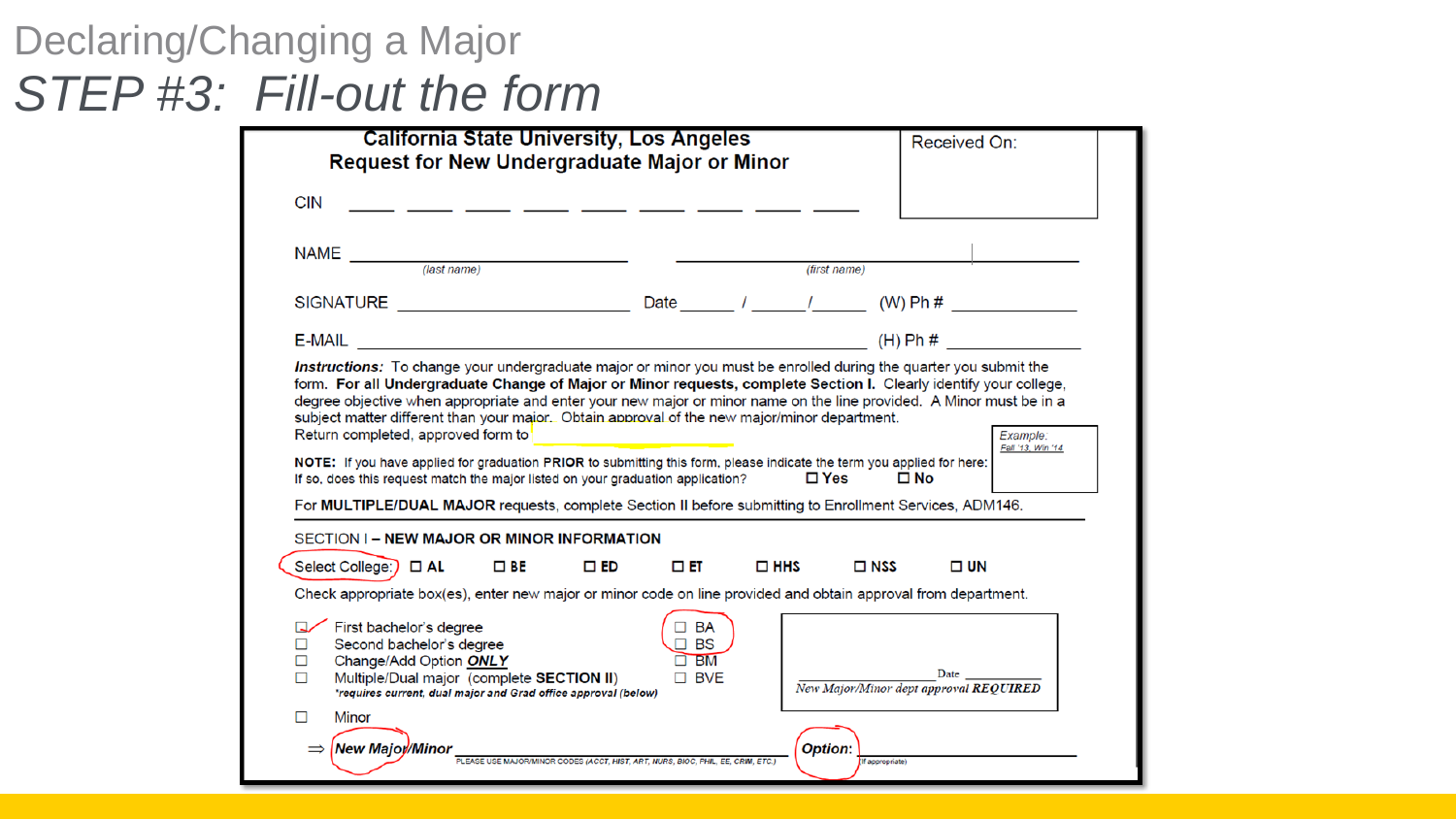### Visit the major department OR make an appointment with the

**major** advisor.

form.)

#### - (They will review the major requirements and **[STAMP/SIGN](http://www.calstatela.edu/academicadvisementcenter/advisement-centers)** the

![](_page_9_Picture_6.jpeg)

## Declaring a Major

*STEP #4:*

*For a complete list of the advisement centers click the image above*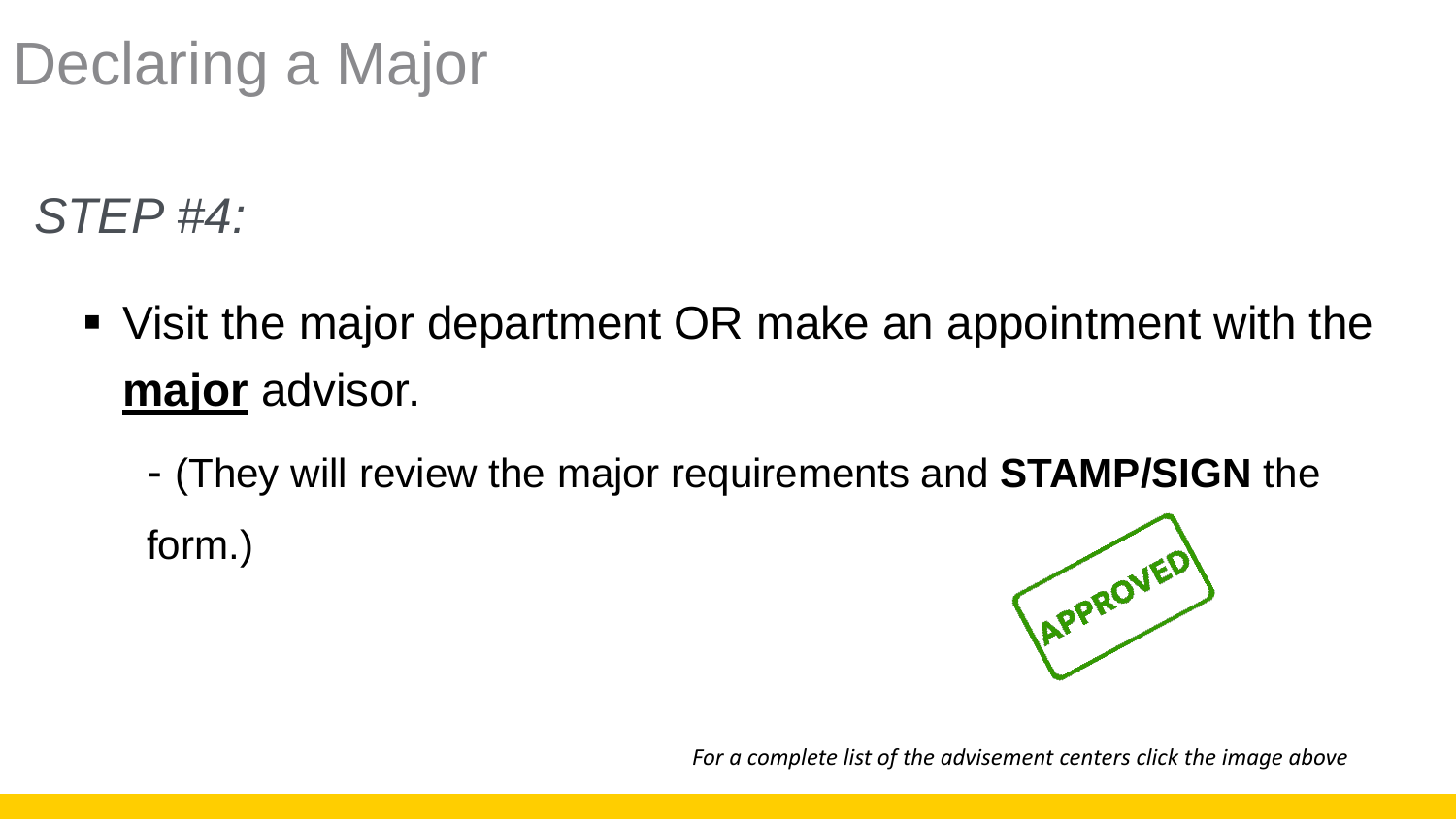## Declaring a Major

*STEP #5:*

■ After the form is completed and stamped take the form to the Records Office in the Administration Building Room 409.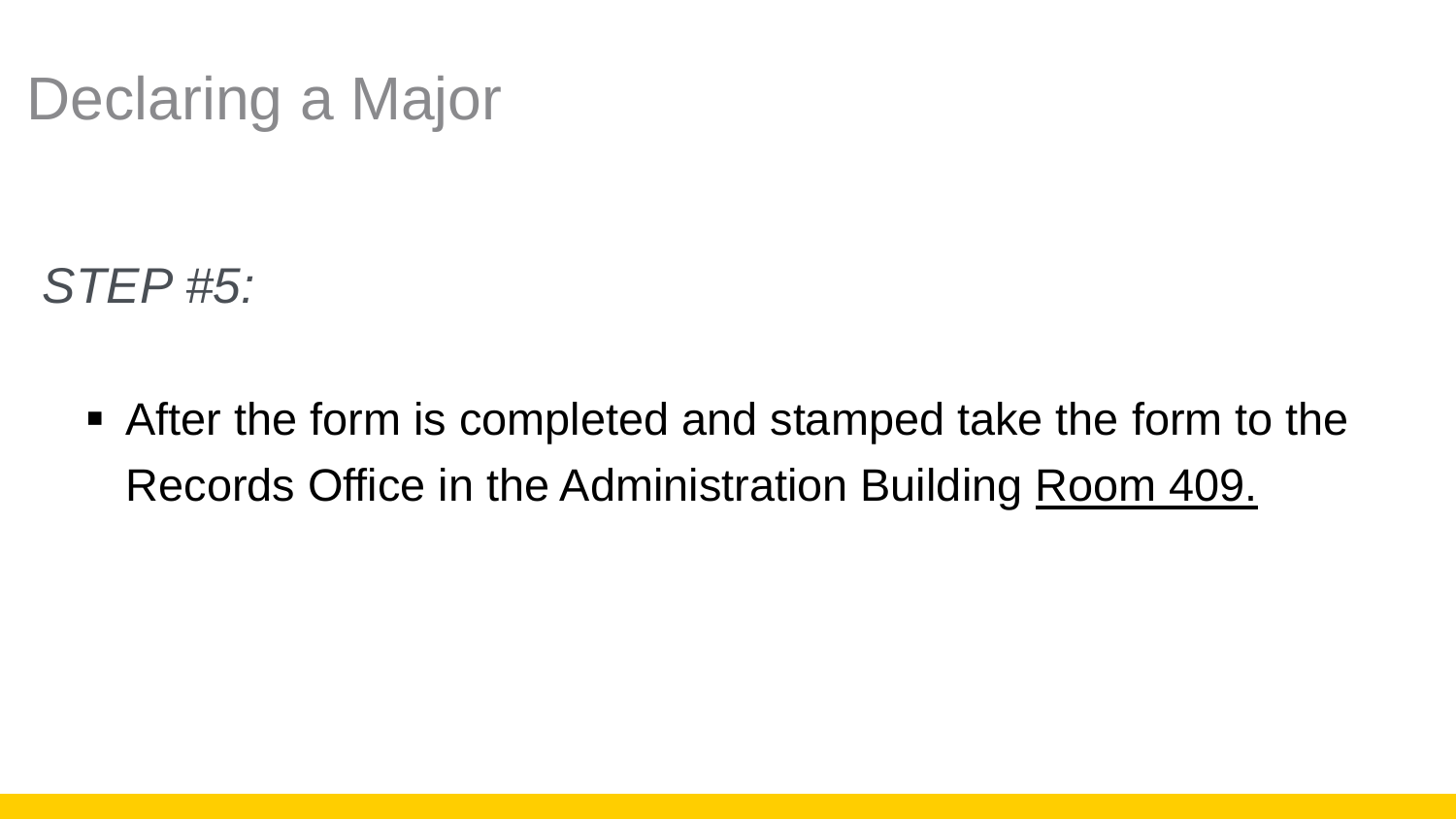### ■ Check your Advisement Report on GET to verify when the major has been declared/changed.

|                       | <b>Current Academic Objective</b><br>1 <b>E</b>                                                                                                                         |                                      |                              |                     |  |  |
|-----------------------|-------------------------------------------------------------------------------------------------------------------------------------------------------------------------|--------------------------------------|------------------------------|---------------------|--|--|
|                       |                                                                                                                                                                         | Requirement (Catalog)<br><u>Term</u> | <b>Last Term Registered:</b> | Winter Quarter 2016 |  |  |
| Career:               | Undergraduate                                                                                                                                                           | <b>Fall Semester</b><br>2016         | <b>Academic Standing:</b>    | Good Standing       |  |  |
| Program:              | <b>Business &amp; Economics</b>                                                                                                                                         | <b>Fall Quarter</b><br>2015          | <b>Overall GPA:</b>          | 4.000               |  |  |
|                       | Plan(MAJ) Bus Adm-BS-MKT                                                                                                                                                | <b>Fall Quarter</b><br>2015          | <b>CSULA GPA:</b>            | 4.000               |  |  |
| Sub-Plan:             | Opt in Marketing Management                                                                                                                                             | <b>Fall Quarter</b><br>2015          |                              |                     |  |  |
| Degree:               | <b>BS</b>                                                                                                                                                               | <b>Fall Quarter</b><br>2015          |                              |                     |  |  |
| Graduation<br>Status: | <b>Not Applied</b>                                                                                                                                                      |                                      |                              |                     |  |  |
|                       | ▼ General Information                                                                                                                                                   |                                      |                              |                     |  |  |
|                       | Below are the results of your Degree Progress Report. Should you have questions regarding the results,<br>contact your academic adviser in your department or division. |                                      |                              |                     |  |  |

![](_page_11_Picture_4.jpeg)

## Declaring/Changing a Major

## *STEP #6:*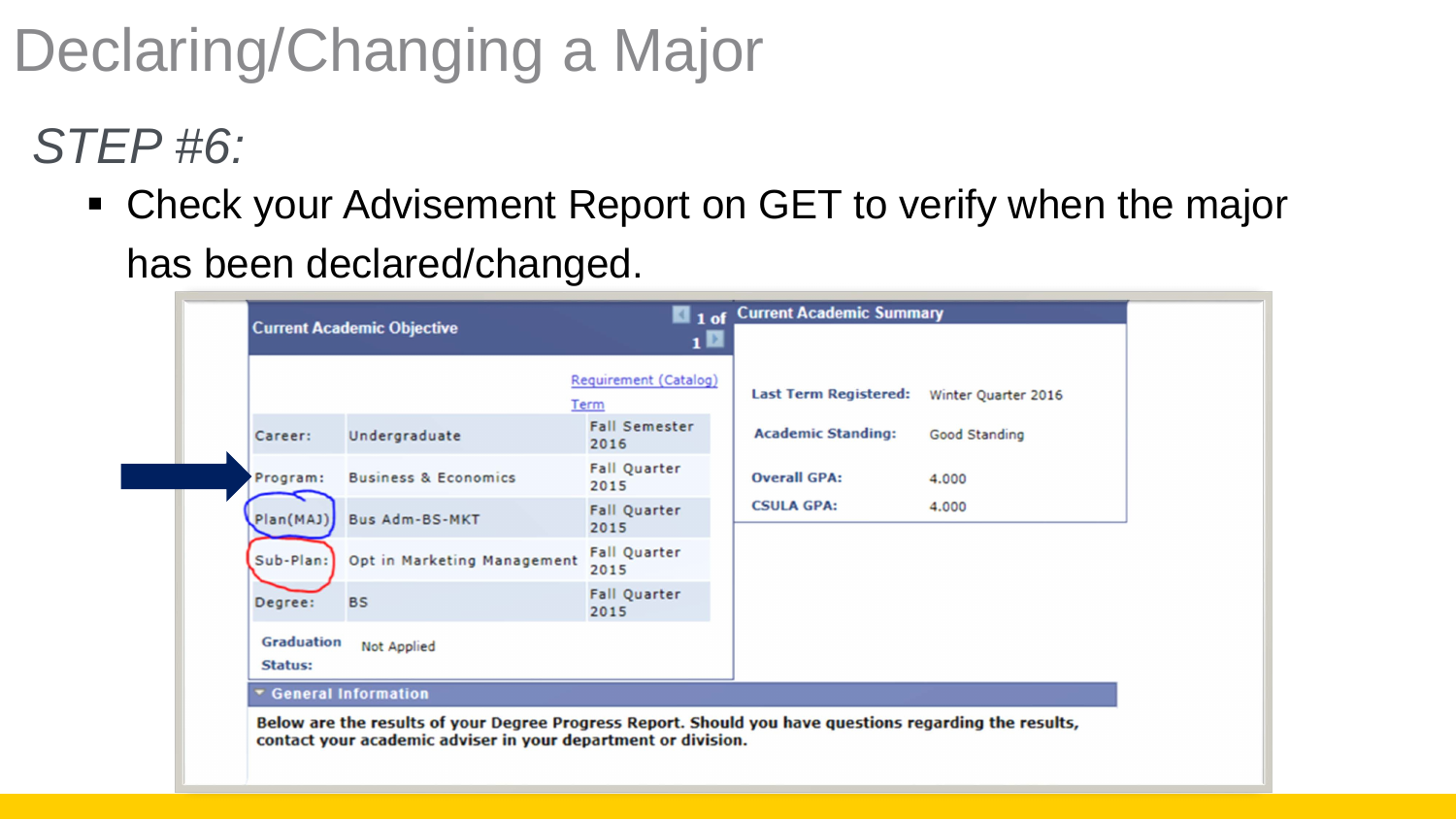## Undeclared students **MUST** declare a major **by** 45 quarter units **OR** 30 semester units.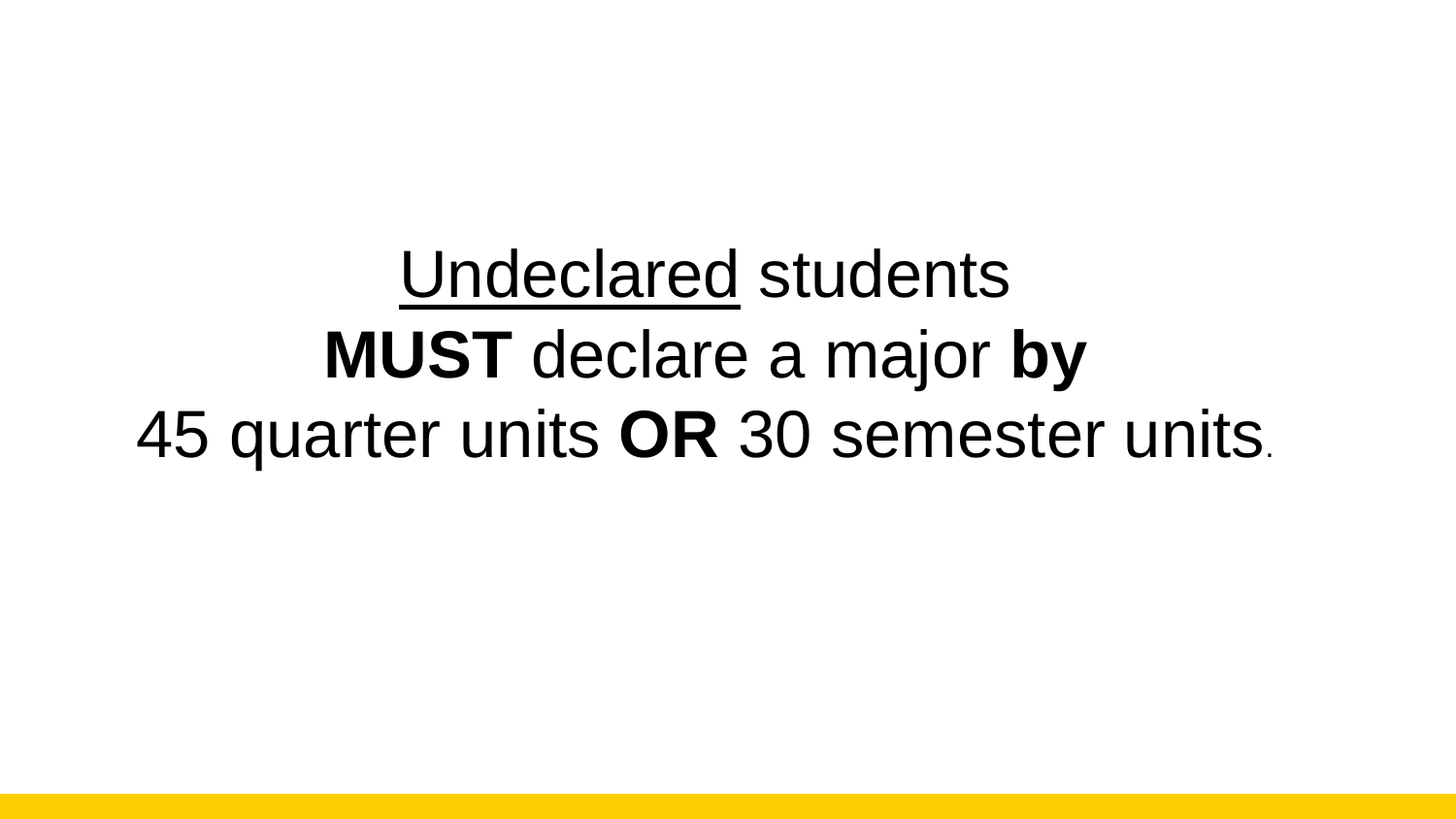# Congratulations! Now you know how to declare/change your major!

![](_page_13_Picture_1.jpeg)

![](_page_13_Picture_2.jpeg)